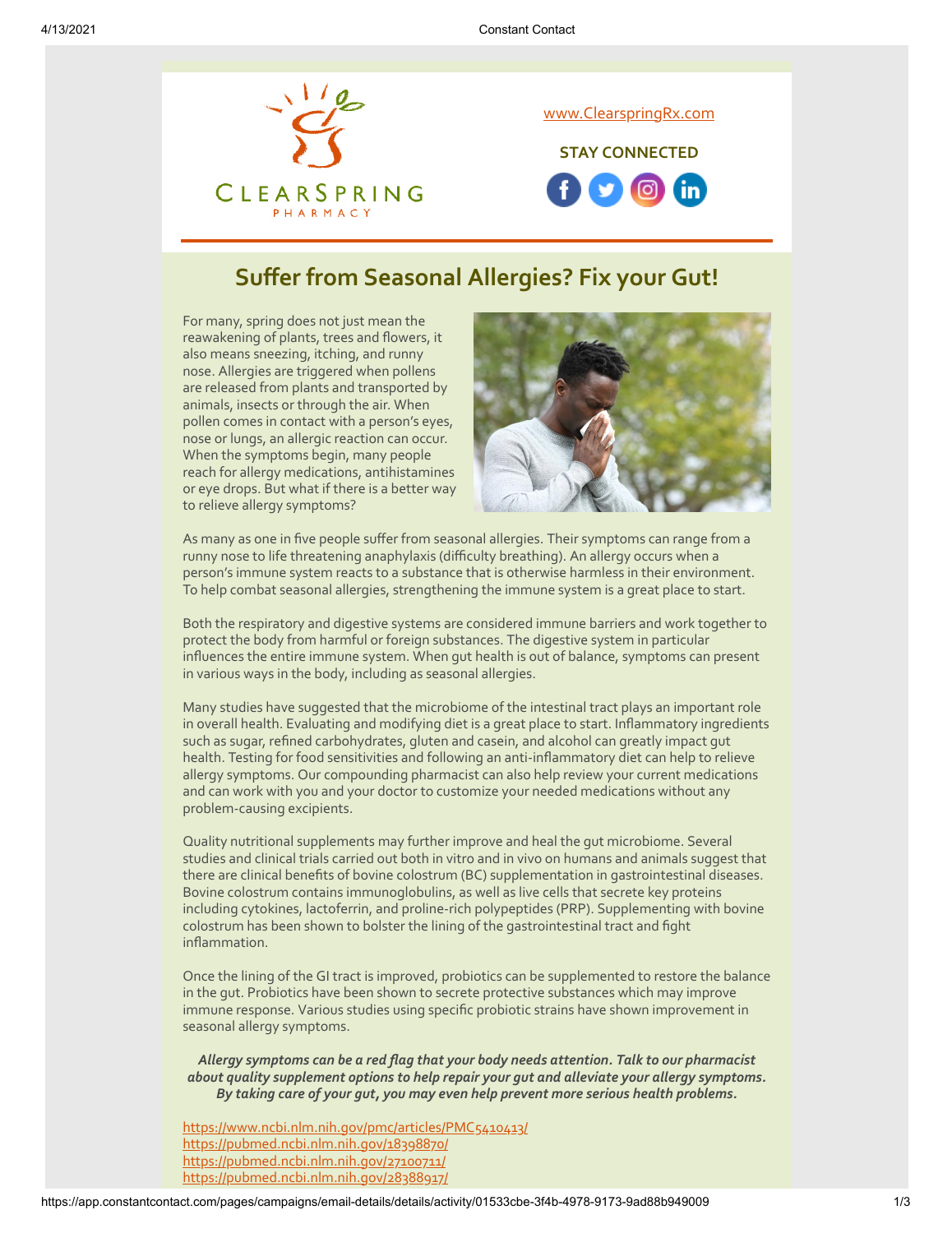<https://www.sciencedirect.com/science/article/pii/B9780128098684000017> <https://pubmed.ncbi.nlm.nih.gov/28228426/> <https://pubmed.ncbi.nlm.nih.gov/23299716/>

©Storey Marketing. All rights reserved.

#### **Do you have concerns about the high price of prescription medications? See how you can take action!**

ClearSpring is proud to be an independent, community pharmacy. We do our best to care for our patients and actively support campaigns to help lower healthcare costs. Visit <https://www.fight4rx.org/> to learn more.



**Visit our website for the latest information about COVID-19 Testing and Vaccinations at ClearSpring Pharmacy.**

**[LEARN MORE](https://clearspringrx.com/covid-19.php)**

# **Have you been laid-off or furloughed due to COVID-19?**

If you are having trouble paying for your cash compounded prescriptions at this time, please speak to one of our professional staff members to find out how we can help you. We do not want you to discontinue or alter your medication regiment due to financial hardship. *We can help!*

Be sure to follow [@ClearspringPharmacy](https://www.instagram.com/clearspringpharmacy/) on Instagram to keep up with the latest happenings at the pharmacy and important health information!



# **Download our App**